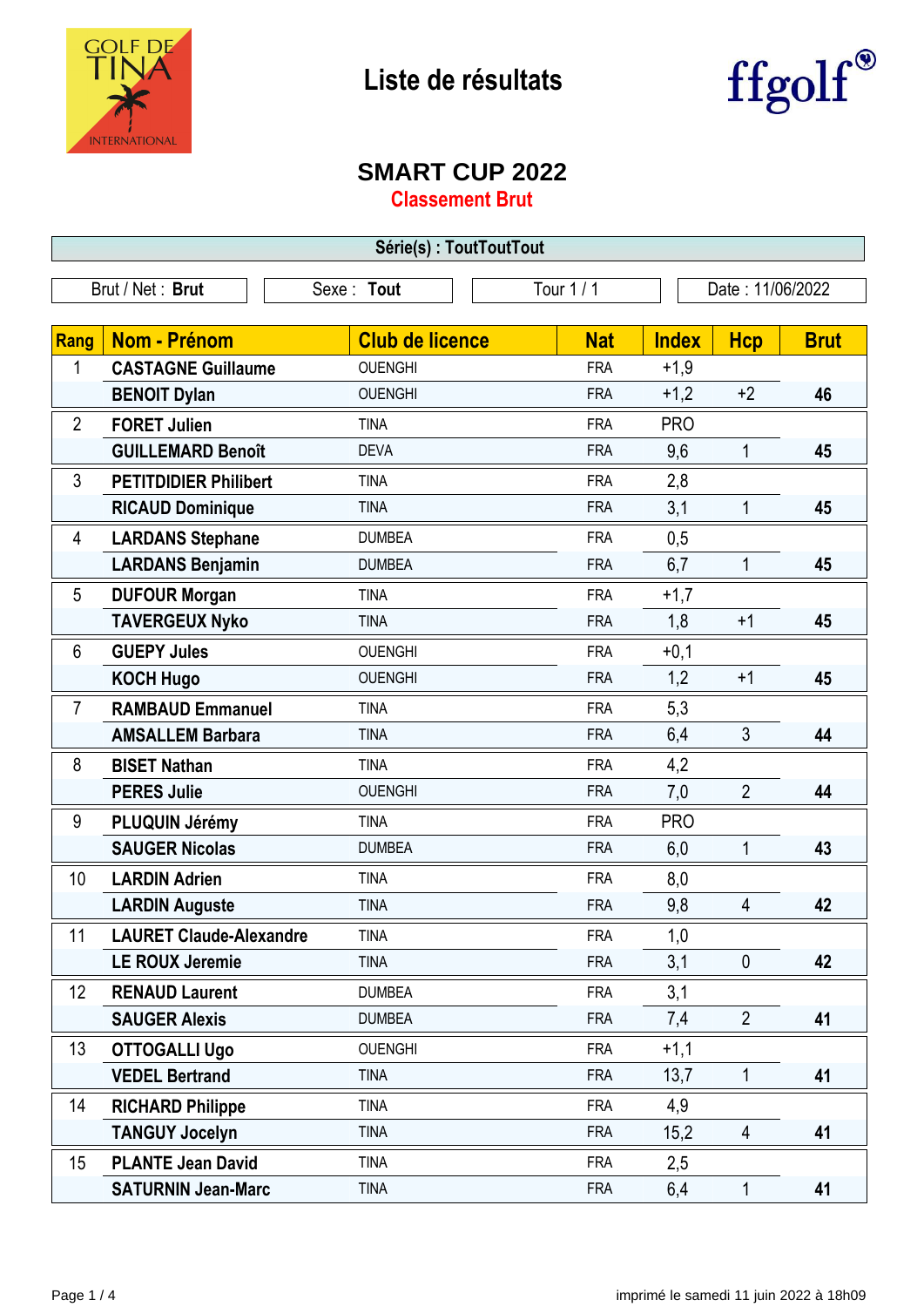| Rang | <b>Nom - Prénom</b>             | <b>Club de licence</b> | <b>Nat</b> | <b>Index</b> | <b>Hcp</b>      | <b>Brut</b> |
|------|---------------------------------|------------------------|------------|--------------|-----------------|-------------|
| 16   | <b>DARRASON Djaïa</b>           | <b>TINA</b>            | <b>FRA</b> | $+0,8$       |                 |             |
|      | <b>DARRASON Philippe</b>        | <b>TINA</b>            | <b>FRA</b> | 11,9         | 1               | 40          |
| 17   | <b>PEDEUTOUR Timothée</b>       | <b>DUMBEA</b>          | <b>FRA</b> | 6,0          |                 |             |
|      | <b>ALIBAUD Matis</b>            | <b>DUMBEA</b>          | <b>FRA</b> | 7,0          | $\mathfrak{Z}$  | 40          |
| 18   | <b>DEPRE François</b>           | <b>TINA</b>            | <b>FRA</b> | 7,6          |                 |             |
|      | <b>DEPRE Guillaume</b>          | <b>TINA</b>            | <b>FRA</b> | 8,1          | $\overline{4}$  | 40          |
| 19   | <b>RIBERA Jean-Michel</b>       | <b>TINA</b>            | <b>FRA</b> | <b>PRO</b>   |                 |             |
|      | <b>RIBERA Yumiko</b>            | <b>TINA</b>            | <b>FRA</b> | 11,7         | $\overline{2}$  | 39          |
| 20   | <b>CHAZALMARTIN Christophe</b>  | <b>TINA</b>            | <b>FRA</b> | 6,2          |                 |             |
|      | <b>CHAZALMARTIN Louis</b>       | <b>TINA</b>            | <b>FRA</b> | 8,1          | $\mathfrak{Z}$  | 39          |
| 21   | <b>LEBOULANGER Pierre</b>       | <b>DUMBEA</b>          | <b>FRA</b> | 6,6          |                 |             |
|      | <b>BOUHIER Marie-Pierre</b>     | <b>DUMBEA</b>          | <b>FRA</b> | 17,9         | $6\phantom{1}$  | 36          |
| 22   | <b>DANTON Guillaume</b>         | <b>TINA</b>            | <b>FRA</b> | 9,2          |                 |             |
|      | <b>JAMET Christopher</b>        | NOUVELLE-CALÉDONIE     | <b>FRA</b> | 54           | 12              | 35          |
| 23   | <b>GOUJON Philippe</b>          | <b>TINA</b>            | <b>FRA</b> | 8,6          |                 |             |
|      | <b>GOUJON Catherine</b>         | <b>TINA</b>            | <b>FRA</b> | 18,6         | $6\phantom{1}$  | 34          |
| 24   | <b>JAMET</b> loann              | <b>TINA</b>            | <b>FRA</b> | 8,5          |                 |             |
|      | <b>CHEVRY Clement</b>           | <b>TINA</b>            | <b>FRA</b> | 22,5         | $\overline{7}$  | 33          |
| 25   | <b>CHEVAL Frank</b>             | <b>TINA</b>            | <b>FRA</b> | 9,6          |                 |             |
|      | <b>CARUANA Denis</b>            | <b>TINA</b>            | <b>FRA</b> | 11,2         | 5               | 33          |
| 26   | <b>KOCH Axel</b>                | <b>OUENGHI</b>         | <b>FRA</b> | 9,2          |                 |             |
|      | <b>GOMAR David</b>              | <b>TINA</b>            | <b>FRA</b> | 17,2         | $6\phantom{1}$  | 33          |
| 27   | <b>BOLO Jose</b>                | <b>DUMBEA</b>          | <b>FRA</b> | 14,7         |                 |             |
|      | <b>ALHANS Thierry</b>           | <b>DEVA</b>            | <b>FRA</b> | 17,5         | $\bf 8$         | 32          |
| 28   | <b>HONAKOKO Eseta</b>           | <b>TINA</b>            | <b>FRA</b> | 12,1         |                 |             |
|      | <b>HONAKOKO Jean</b>            | <b>TINA</b>            | <b>FRA</b> | 13,4         | 8               | 32          |
| 29   | <b>BOSIO Dominique</b>          | <b>TINA</b>            | <b>FRA</b> | 11,0         |                 |             |
|      | <b>GONZALEZ Georges</b>         | <b>TINA</b>            | <b>FRA</b> | 12,4         | $6\phantom{1}$  | 32          |
| 30   | <b>BONNEFOND Laurent</b>        | <b>TINA</b>            | <b>FRA</b> | 8,6          |                 |             |
|      | <b>BONNEAU-HAZELZET William</b> | <b>TINA</b>            | <b>FRA</b> | 20,2         | $6\phantom{1}$  | 31          |
| 31   | <b>MAILLARD Thierry</b>         | <b>TINA</b>            | <b>FRA</b> | 11,1         |                 |             |
|      | <b>TABET Jean</b>               | <b>TINA</b>            | <b>FRA</b> | 22,7         | 8               | 31          |
| 32   | <b>DELAUNAY Timothée</b>        | <b>DEVA</b>            | <b>FRA</b> | 16,8         |                 |             |
|      | <b>REHM Arnaud</b>              | <b>DEVA</b>            | <b>FRA</b> | 17,3         | 9               | 31          |
| 33   | <b>MARTINEZ Pierre-Henri</b>    | <b>TINA</b>            | <b>FRA</b> | 12,0         |                 |             |
|      | <b>MARTIN Stéphanie</b>         | <b>OUENGHI</b>         | <b>FRA</b> | 30,5         | 10 <sup>1</sup> | 30          |
| 34   | <b>MONCHY Yannick</b>           | <b>TINA</b>            | <b>FRA</b> | 11,7         |                 |             |
|      | <b>MONCHY Louis</b>             | NOUVELLE-CALÉDONIE     | <b>FRA</b> | 54           | 13              | 30          |
| 35   | <b>RICHIER Philippe</b>         | <b>DEVA</b>            | <b>FRA</b> | 8,9          |                 |             |
|      | <b>RODRIGUEZ Thierry</b>        | <b>DUMBEA</b>          | <b>FRA</b> | 15,2         | $6\phantom{.}6$ | 30          |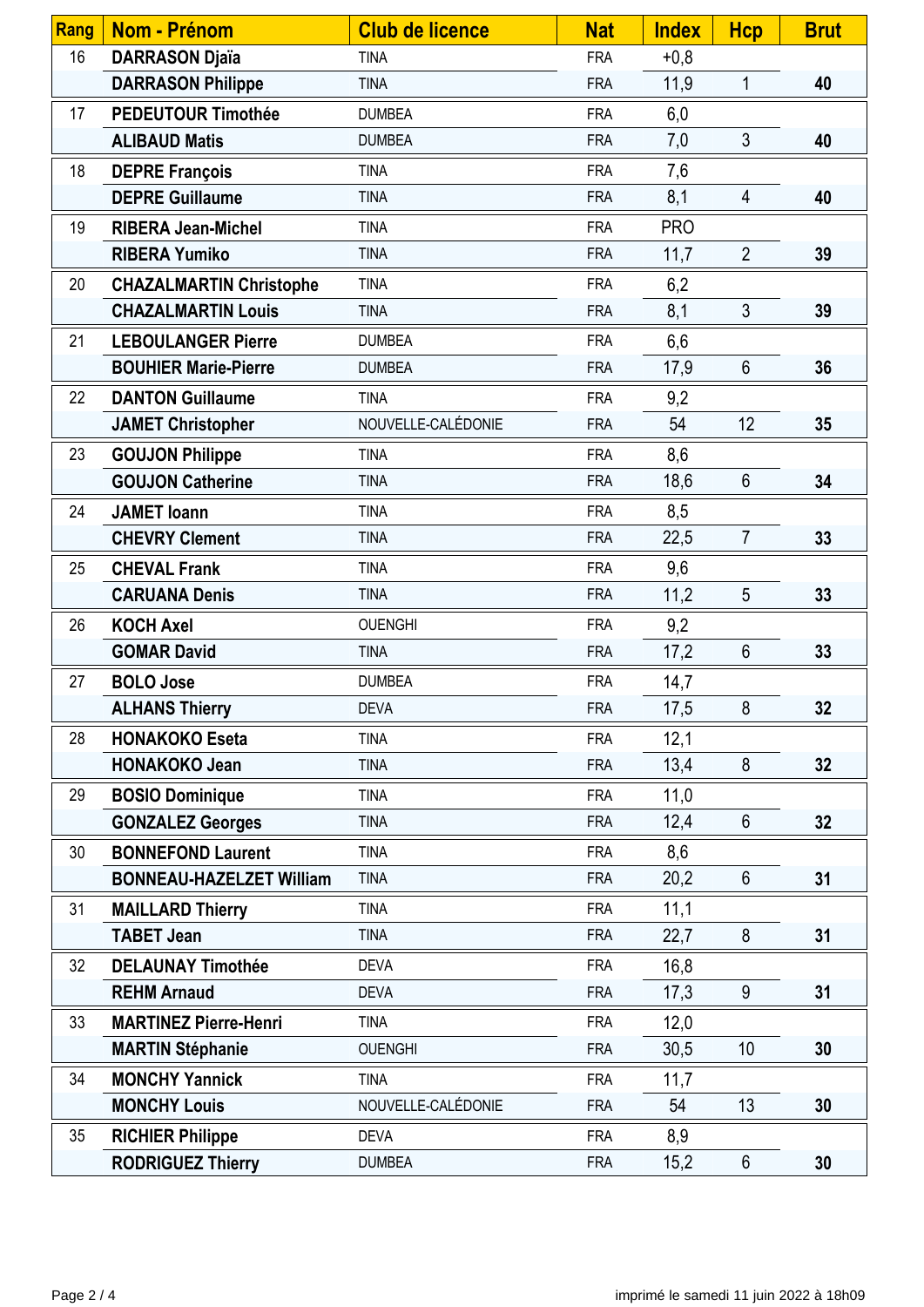| <b>Rang</b> | <b>Nom - Prénom</b>            | <b>Club de licence</b> | <b>Nat</b> | <b>Index</b> | <b>Hcp</b>     | <b>Brut</b> |
|-------------|--------------------------------|------------------------|------------|--------------|----------------|-------------|
| 36          | <b>LAUNAY Christian</b>        | <b>TINA</b>            | <b>FRA</b> | 14,2         |                |             |
|             | <b>TORRES Marie</b>            | <b>TINA</b>            | <b>FRA</b> | 25,2         | 10             | 30          |
| 37          | <b>ADIELSON GUICHET Alexia</b> | <b>TINA</b>            | <b>FRA</b> | 8,0          |                |             |
|             | <b>ADIELSON GUICHET Louise</b> | <b>TINA</b>            | <b>FRA</b> | 47           | 12             | 30          |
| 38          | <b>FLOCH Pierre-Emmanuel</b>   | <b>TINA</b>            | <b>FRA</b> | 8,6          |                |             |
|             | <b>FLOCH Paul-Emile</b>        | <b>TINA</b>            | <b>FRA</b> | 16,6         | $6\phantom{1}$ | 29          |
| 39          | <b>CUENOT Pierre Henri</b>     | <b>TINA</b>            | <b>FRA</b> | 11,6         |                |             |
|             | <b>GUIVARCH Erwan</b>          | <b>TINA</b>            | <b>FRA</b> | 19,6         | $\overline{7}$ | 29          |
| 40          | <b>DESBORDES Jean Marie</b>    | <b>TINA</b>            | <b>FRA</b> | 12,9         |                |             |
|             | <b>DESBORDES Dominique</b>     | NOUVELLE-CALÉDONIE     | <b>FRA</b> | 22,1         | 8              | 28          |
| 41          | <b>BUFFETEAU Maxime</b>        | <b>TINA</b>            | <b>FRA</b> | 18,8         |                |             |
|             | <b>LIONNET Arnaud</b>          | <b>TINA</b>            | <b>FRA</b> | 27,1         | 12             | 27          |
| 42          | <b>BRON Pascal</b>             | <b>TINA</b>            | <b>FRA</b> | 23,3         |                |             |
|             | <b>BOURDIAUX Gaël</b>          | <b>TINA</b>            | <b>FRA</b> | 54           | 18             | 26          |
| 43          | <b>VENDEE Laurent</b>          | <b>DEVA</b>            | <b>FRA</b> | 9,8          |                |             |
|             | <b>BOUQUILLARD Stéphane</b>    | <b>DEVA</b>            | <b>FRA</b> | 29,6         | 9              | 26          |
| 44          | <b>DANG Philippe</b>           | <b>OUENGHI</b>         | <b>FRA</b> | 11,9         |                |             |
|             | <b>GUEPY Georges</b>           | <b>OUENGHI</b>         | <b>FRA</b> | 18,1         | $\overline{7}$ | 26          |
| 45          | <b>BERBECHE Michel</b>         | <b>DEVA</b>            | <b>FRA</b> | 19,3         |                |             |
|             | <b>HEROS Anakin</b>            | <b>DUMBEA</b>          | <b>FRA</b> | 19,4         | 11             | 25          |
| 46          | <b>RICHARD Nael</b>            | <b>TINA</b>            | <b>FRA</b> | 24,8         |                |             |
|             | <b>DELAMARE Hugo</b>           | <b>TINA</b>            | <b>FRA</b> | 25,4         | 12             | 25          |
| 47          | <b>BONNEAU Nicolas</b>         | <b>TINA</b>            | <b>FRA</b> | 18,0         |                |             |
|             | <b>PELAGE Ronny</b>            | NOUVELLE-CALÉDONIE     | <b>FRA</b> | 26,0         | 11             | 24          |
| 48          | <b>ANSELOT Mathis</b>          | <b>TINA</b>            | <b>FRA</b> | 19,3         |                |             |
|             | <b>ROUVEYROL Martin</b>        | <b>TINA</b>            | <b>FRA</b> | 45           | 14             | 23          |
| 49          | <b>LEDROIT Corentin</b>        | <b>TINA</b>            | <b>FRA</b> | 38           |                |             |
|             | <b>DEMEYER Thomas</b>          | <b>TINA</b>            | <b>FRA</b> | 46           | 23             | 23          |
| 50          | <b>MICHAUD Jeremy</b>          | <b>DUMBEA</b>          | <b>FRA</b> | 27,8         |                |             |
|             | <b>COLINMAIRE Sylvain</b>      | <b>DUMBEA</b>          | <b>FRA</b> | 43           | 18             | 23          |
| 51          | <b>PAIS Patrick</b>            | <b>TINA</b>            | <b>FRA</b> | 18,3         |                |             |
|             | <b>JOSSE Alain</b>             | <b>TINA</b>            | <b>FRA</b> | 24,8         | 11             | 22          |
| 52          | <b>BONBON Christophe</b>       | <b>TINA</b>            | <b>FRA</b> | 24,4         |                |             |
|             | <b>WADRIAKO Zien</b>           | <b>TINA</b>            | <b>FRA</b> | 24,7         | 14             | 22          |
| 53          | <b>DARMIZIN Maxime</b>         | <b>TINA</b>            | <b>FRA</b> | 38           |                |             |
|             | <b>SCARDONI Yoran</b>          | <b>TINA</b>            | <b>FRA</b> | 54           | 22             | 20          |
| 54          | <b>BOYER Bertrand</b>          | <b>TINA</b>            | <b>FRA</b> | 11,6         |                |             |
|             | <b>MONCOMBLE Gérard</b>        | <b>TINA</b>            | <b>FRA</b> | 21,9         | 8              | 18          |
| 55          | <b>SAVELLI Eric</b>            | <b>TINA</b>            | <b>FRA</b> | 17,1         |                |             |
|             | <b>SAVELLI Eliott</b>          | <b>TINA</b>            | <b>FRA</b> | 54           | 14             | 18          |